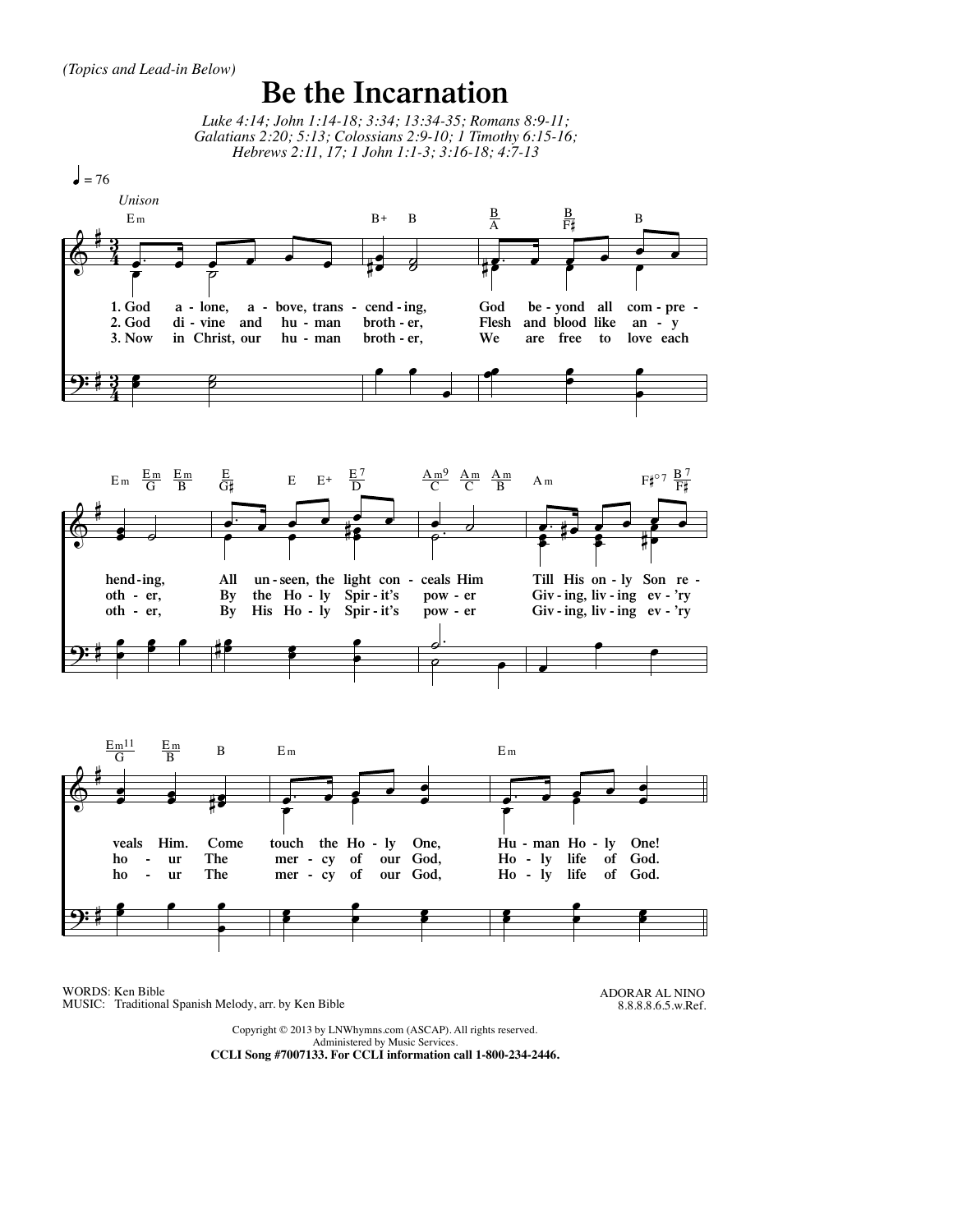

- TOPICS: Advent; Christmas; Holiness; Holy Spirit; Lent-Easter; Living in Christ; Maundy Thursday; Serving in Christ's Name
- LEAD-IN: *I have been crucified with Christ; and it is no longer I who live, but Christ lives in me; and the life which I now live in the flesh I live by faith in the Son of God, who loved me and gave Himself up for me.* (Galatians 2:20, NASB)